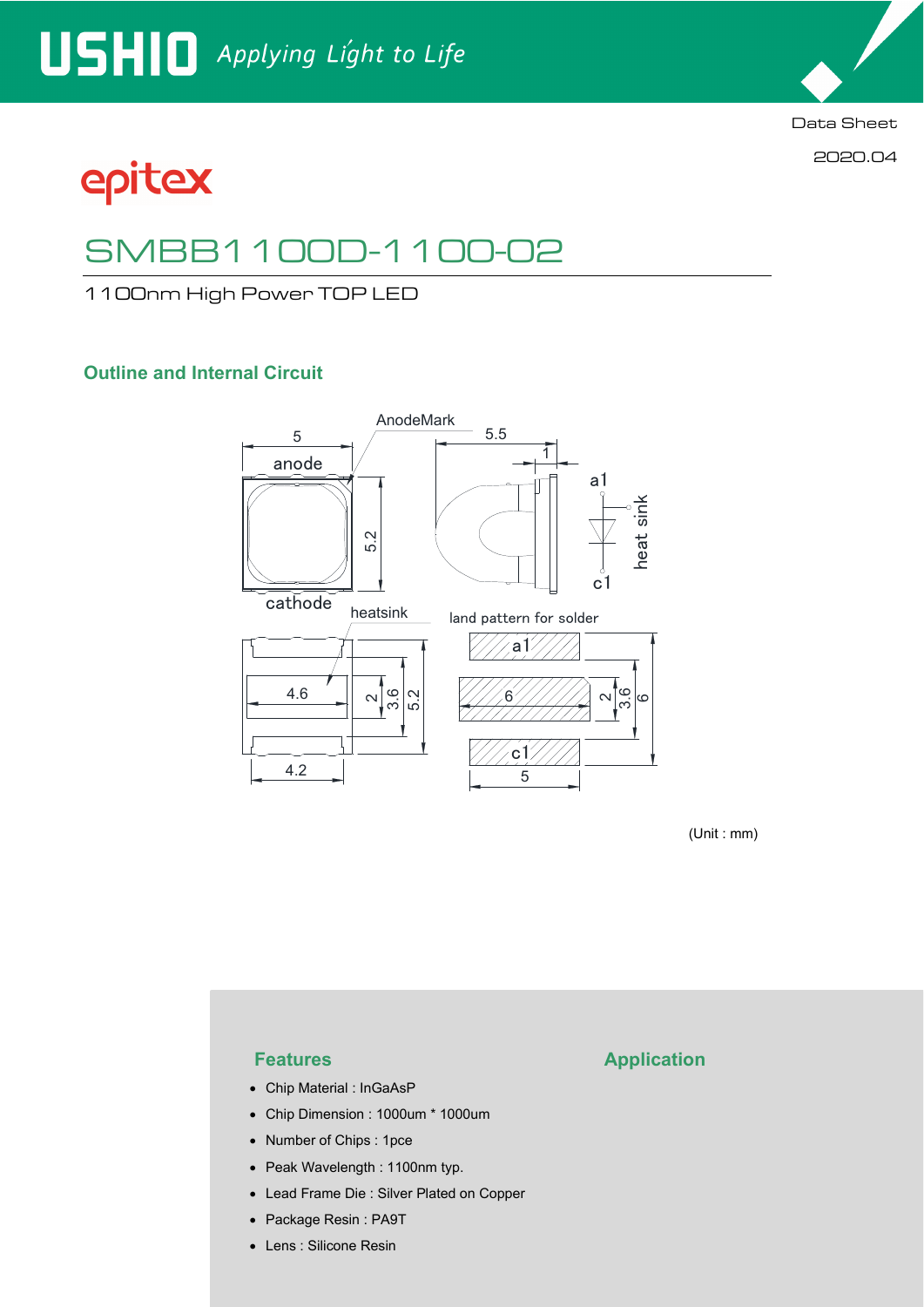### **Absolute Maximum Ratings (Tc=25°C)**

| <b>Item</b>                  | <b>Symbol</b> | <b>Ratings</b>  | <b>Unit</b>  |
|------------------------------|---------------|-----------------|--------------|
| Power Dissipation            | <b>PD</b>     | (1800)          | mW           |
| <b>Forward Current</b>       | IF            | 1000            | mA           |
| <b>Pulse Forward Current</b> | <b>IFP</b>    | (2000)          | mA           |
| Reverse Voltage              | VR.           | 5               | V            |
| <b>Thermal Resistance</b>    | Rthja         | 10              | K/W          |
| Junction Temperature         | Tj            | 120             | $^{\circ}C$  |
| <b>Operating Temperature</b> | Topr          | $-40 \sim +100$ | $^{\circ}$ C |
| Storage Temperature          | Tstg          | $-40 - +100$    | $^{\circ}$ C |
| <b>Soldering Temperature</b> | <b>TSOL</b>   | 250             | $^{\circ}C$  |

‡Pulse Forward Current condition : Duty 1% and Pulse Width=10us.

‡Soldering condition : Soldering condition must be completed with 5 seconds at 250°C.

### **Optical and Electrical Characteristics (Tc=25°C)**

(\*: 100% testing, \*\*: reference value)

| <b>Parameter</b>            | <b>Symbol</b>    | <b>Min</b> | <b>Typ</b> | <b>Max</b> | <b>Unit</b> | <b>Test Condition</b> |
|-----------------------------|------------------|------------|------------|------------|-------------|-----------------------|
| Forward Voltage             | <b>VF</b>        |            | 1.4        | (1.8)      | V           | $IF=1A*$              |
|                             | <b>VFP</b>       |            | 1.7        |            |             | $IFP = 2A**$          |
| <b>Reverse Current</b>      | IR               |            |            | $10$       | uA          | $VR=5V*$              |
| <b>Total Radiated Power</b> | PO               | 170        | 260        |            | mW          | $IF=1A*$              |
|                             |                  |            | 380        |            |             | $IFP = 2A**$          |
| Radiant Intensity           | IE               |            | 920        |            | mW/sr       | $IF=1A**$             |
|                             |                  |            | 1300       |            |             | $IFP = 2A**$          |
| Peak Wavelength             | $\lambda p$      | 1050       |            | 1150       | nm          | $IF=1A*$              |
| Half Width                  | $\Delta \lambda$ |            | 50         |            | nm          | $IF=1A**$             |
| Viewing Half Angle          | $\theta$ 1/2     |            | ±9         |            | deg.        | IF=100mA**            |
| <b>Rise Time</b>            | tr               |            | 90         |            | ns          | $IF=1A***$            |
| Fall Time                   | tf               |            | 30         |            | ns          | $IF=1A***$            |

‡Radiated Power is measured by G8370-85.

‡Radiant Intensity is measured by ANDO Optical Multi Meter AQ2140 & AQ2743.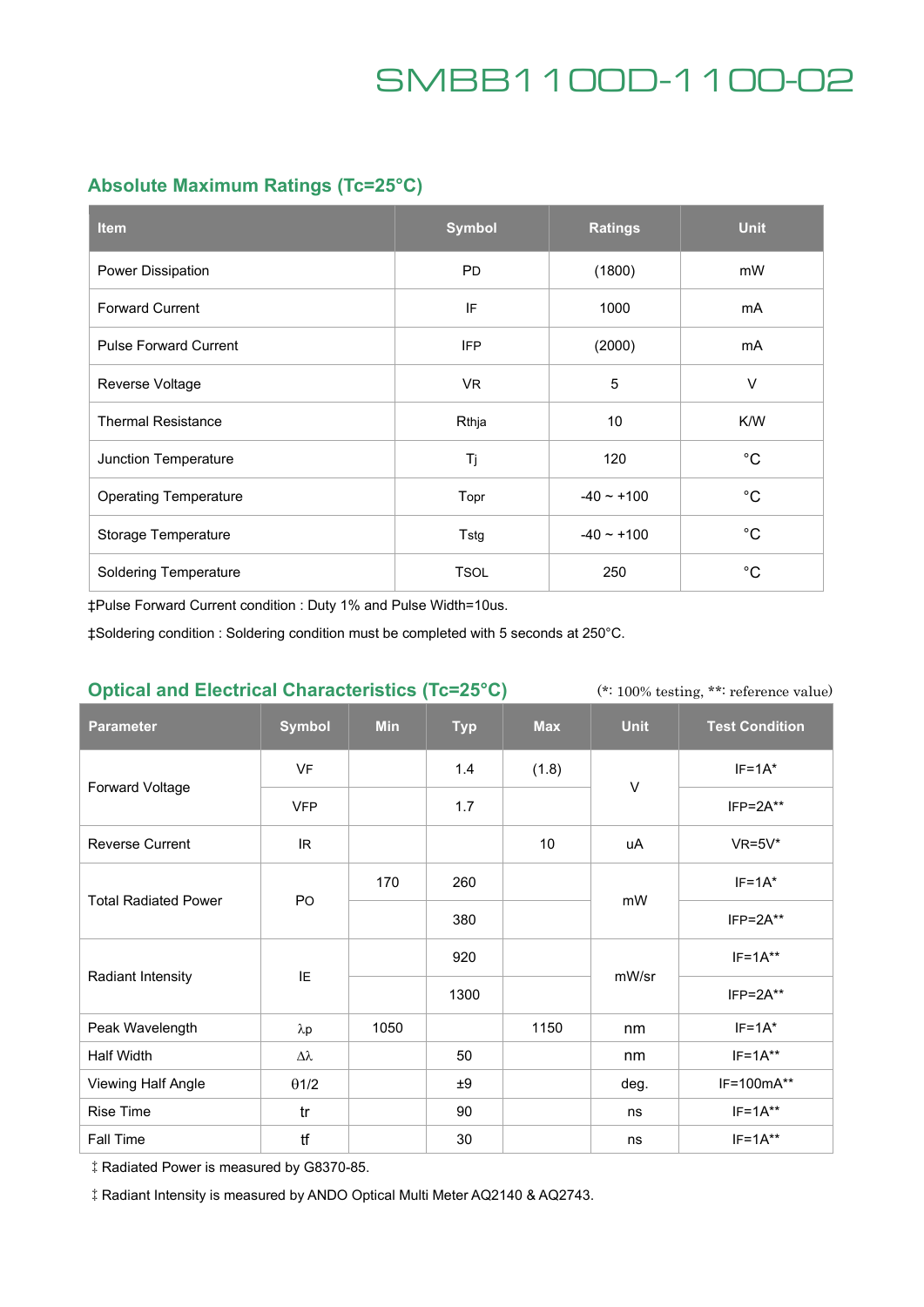**Relative Radiant Intensity -** 

### **Typical Characteristic Curves**



### **Forward Current - Forward Voltage**





**Allowable Forward Current - Ambient Temperature**

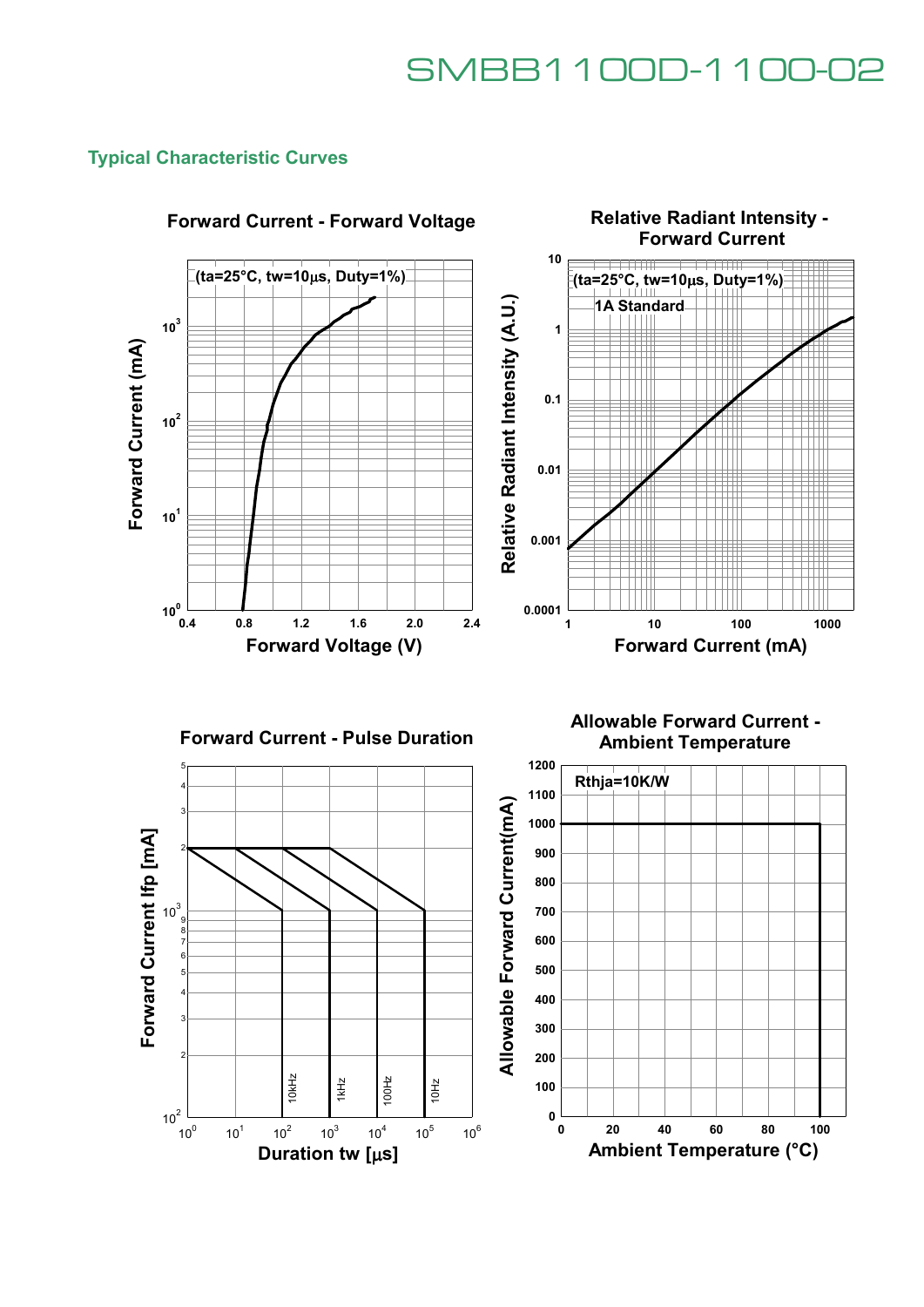

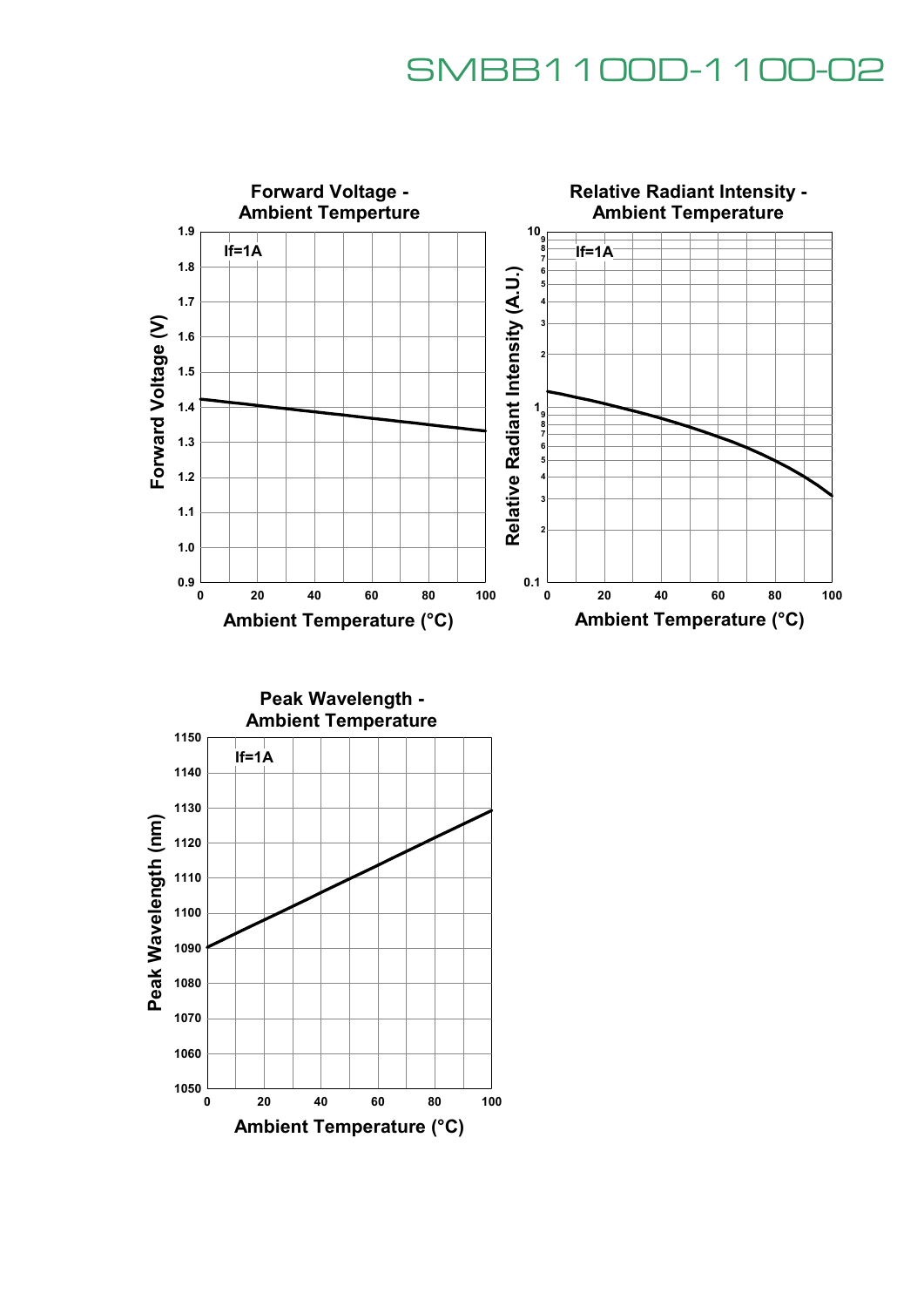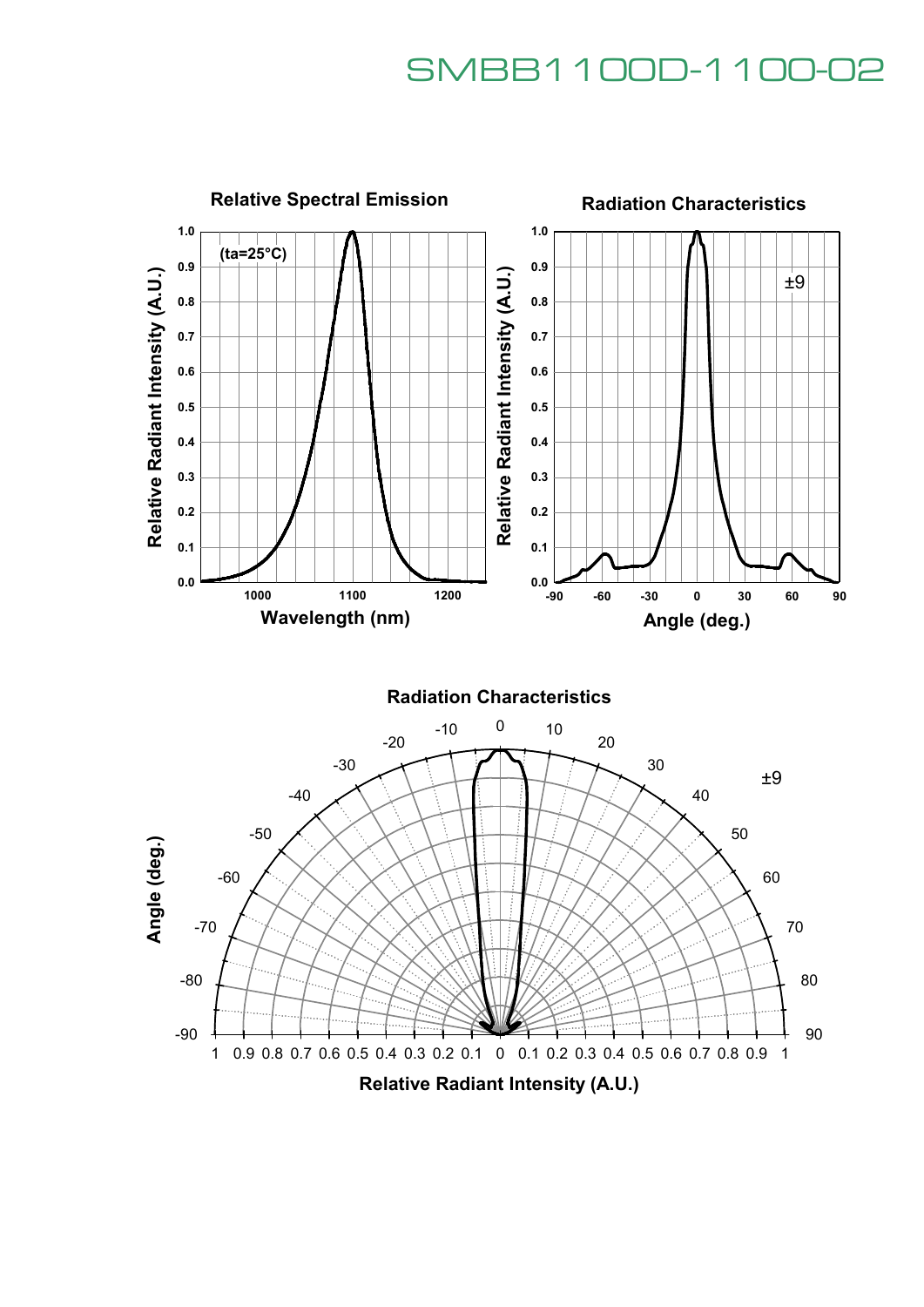### **Taping and Reel**



(Unit : mm)

Reel Size: 1000pcs

The tape packing method complies JIS C 0806-3.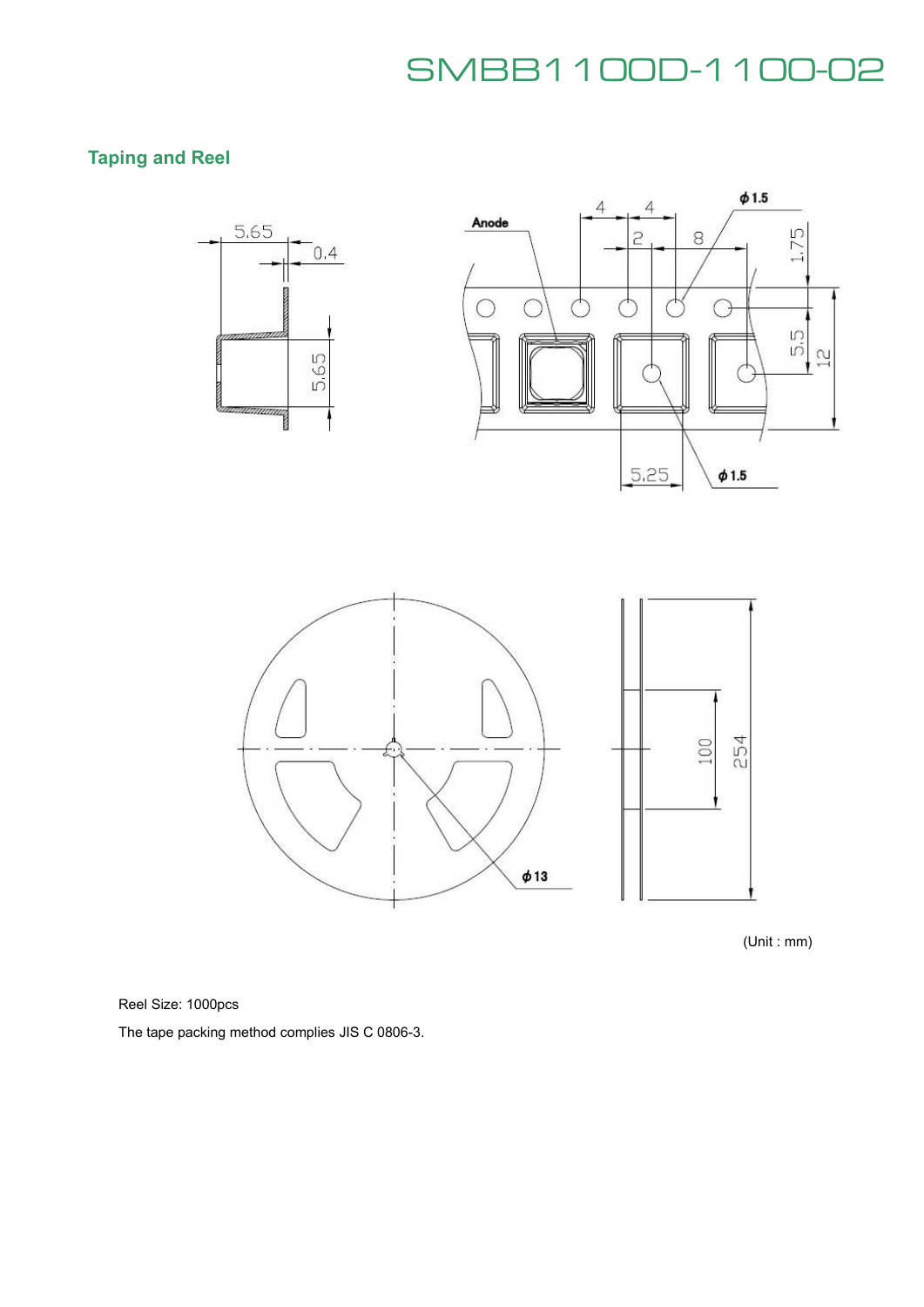## **Recommended Reflow Soldering Profile**

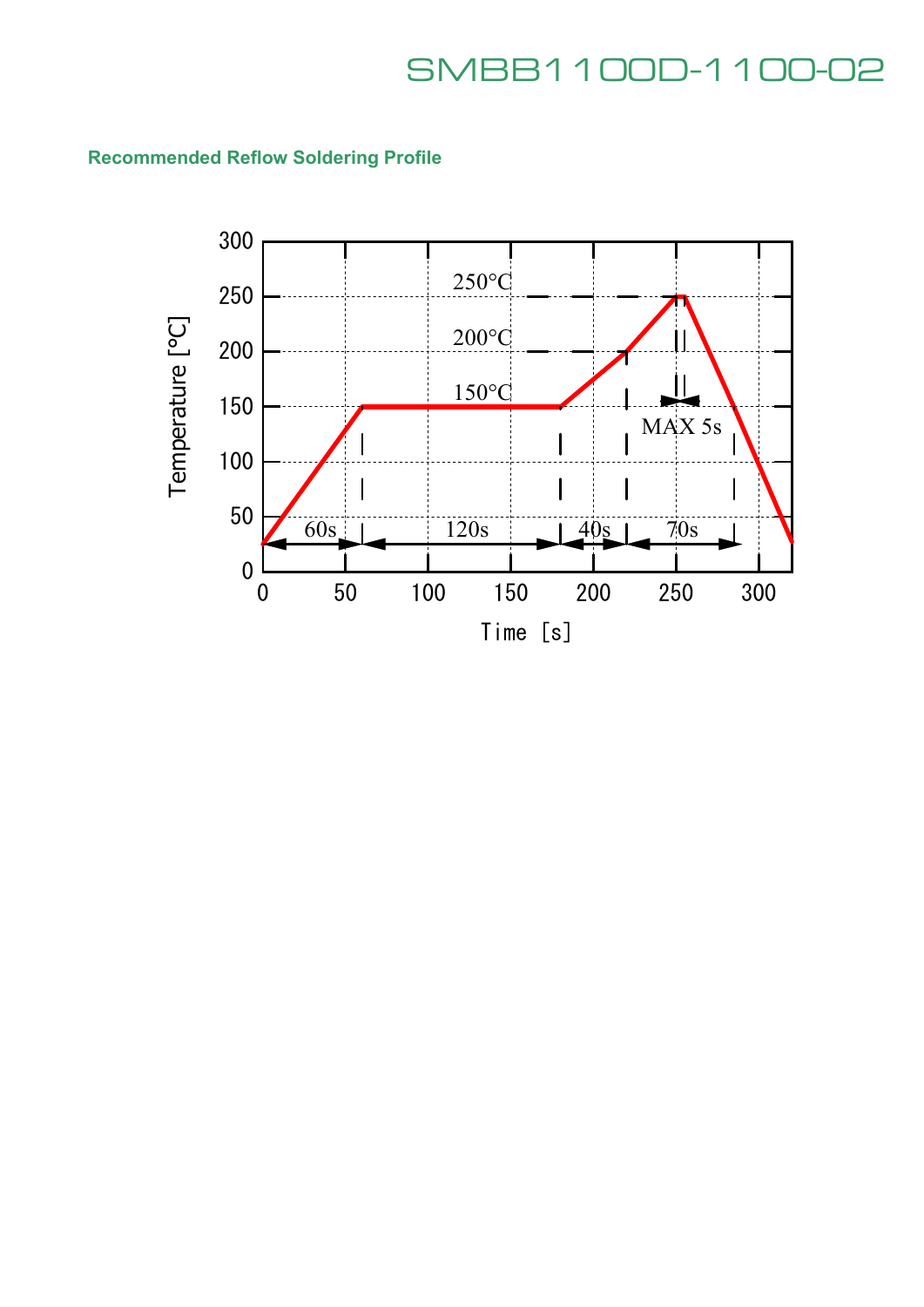### **Wrapping**

Moisture barrier bag aluminum laminated film with a desiccant to keep out the moisture absorption during the transportation and storage.

### **SMD LED storage and handling precautions**

#### **Storage Conditions before Opening a Moisture-Barrier Aluminum Bag**

- Before opening a moisture-barrier aluminum bag, please store it at <30°C, <60%RH.
- Please note that the maximum shelf life is 12 months under these conditions.

#### **Storage Conditions after Opening a Moisture-Barrier Aluminum Bag**

- After opening a moisture-barrier aluminum bag, store the aluminum bag and silica gel in a desiccator.
- After opening the bag, please solder the LEDs within 72 hours in a room with 5 30°C, <50%RH.
- Please put any unused, remaining LEDs and silica gel back in the same aluminum bag and then vacuum-seal the bag.
- It is recommended to keep the re-sealed bag in a desiccator at <30%RH.
- The 72-hour- long floor life does not include the time while LEDs are stored in the moisture-barrier aluminum bag. However, we strongly recommend to solder the LEDs as soon as possible after opening the aluminum bag.

### **Notes about Re-sealing a Moisture-Barrier Aluminum Bag**

 When vacuum-sealing an opened aluminum bag, if you find the moisture-indicator of the silica gel has changed to pink from blue (indicating a relative humidity of 30 % or more), please do not use the unused LEDs, the aluminum bag, or the silica gel.

### **Notes about Opening a Re-sealed Moisture-Barrier Aluminum Bag**

 When opening a vacuumed and re-sealed aluminum bag in order to use the remaining LEDs stored in the bag, if you find that the moisture-indicator of the silica has changed to pink, please do not use the LEDs.